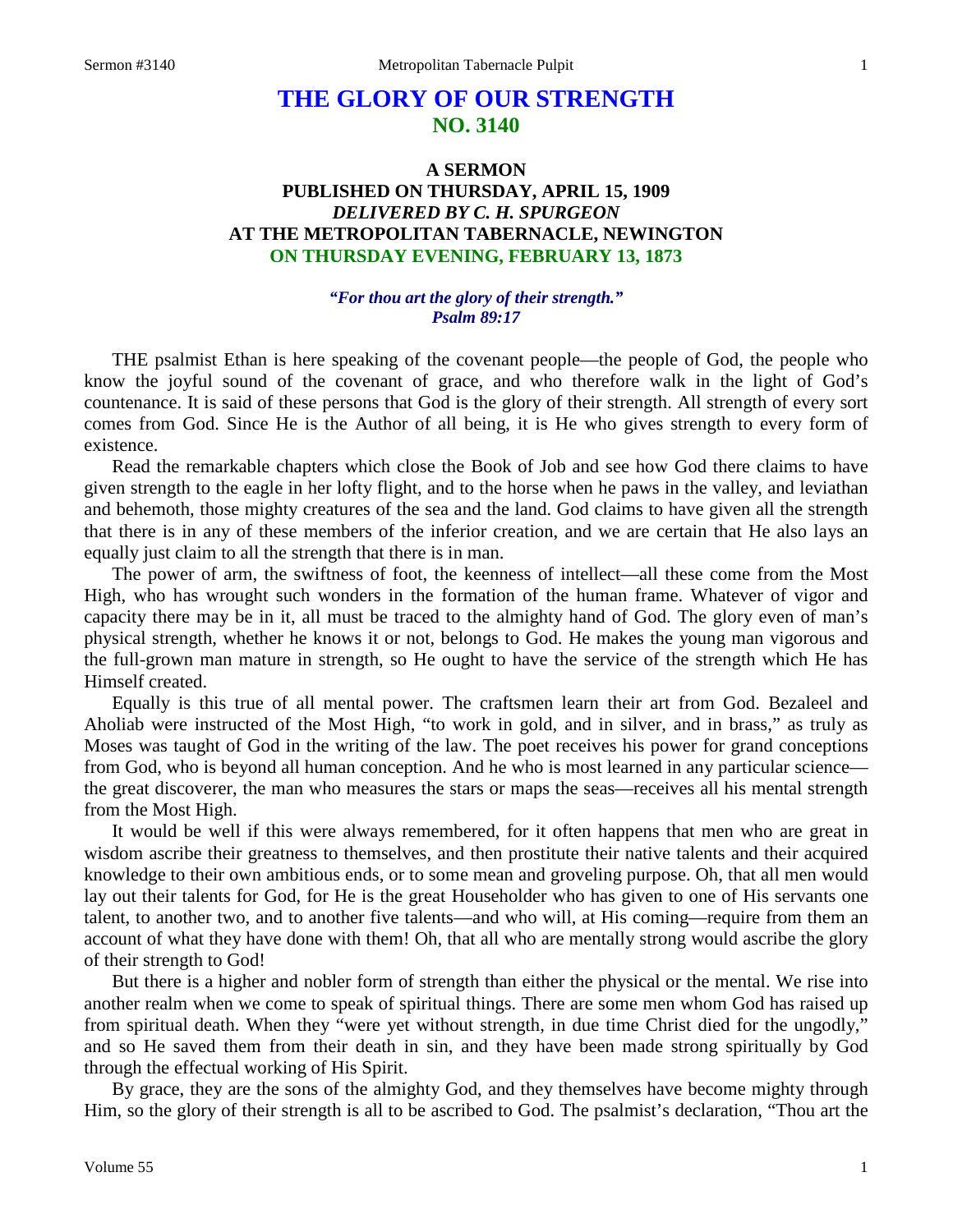glory of their strength," is true in reference to the whole of the spiritual seed—the covenant people who are made strong in spiritual things by the grace of God.

**I.** Now, in trying to lead your thoughts into the meaning of this text, I want you, first of all, by way of contrast, to spend a few minutes in considering the opposite of our text. God is the glory of our strength, but what I want you now to think of is THE SHAME OF OUR WEAKNESS.

This is a very humiliating subject, but it is one that should never be far from our thoughts, for we shall never realize to the full the glory of the strength which comes from God until we are deeply conscious of the shame of the weakness which is in our nature as the result of the Fall and of our own sin.

What poor weak creatures we are! It is no shame to us that we have not the strength of the elephant or the lion. It is no shame to us that we have not the wings of eagles or of angels. It is no shame to us that we are often the sport of the elements, so that we shiver in the cold or are blistered in the sun. It is no shame to us that, when the storm sweeps over the sea, it drives our navies before it like so many cockle-shells. It is no shame to us that there are many things in this world which are far more powerful than such a puny creature as man is. Such weakness as that which God intended us to have is no cause for shame—nay, we turn to God in the full consciousness of it and remind Him that we are but animated dust, and that He made us weak as we are, and intended us to be weak as we are. That is not where the shame lies. The shame lies in the moral weakness which is natural to us in our fallen state.

I mean that, left to ourselves *we are weak enough to allow our baser spirits to be our masters*, and our meanest capacities to have the sway over our entire nature. God has put the earth under our feet, but we often put ourselves under the earth by permitting that which is earthy to dominate us. We have a nature that, in its origin, was akin to the divine, yet how often we allow the passions of our fallen nature to control our whole being! We let that part of our nature which is worst be supreme over that which is best, yet it should never be so.

Look at the weakness of the strongest man ever born of a woman. See him lying helpless at Delilah's feet and there committing suicide—for I can call it by no other name—by revealing the secret of his strength and so delivering himself into the hands of the Philistines.

Look at the weakness of the wisest man who ever lived and see how Solomon's heart was turned aside from God. Look at the weakness of one of the best of men who ever lived, the man who was as great as a saint as he was as a poet—David, the sweet singer of Israel—who was weak as water when left to himself.

I need not mention other cases. God grant that we may not ourselves become instances of such weakness! But we have been, I do not doubt, in some way or other, foolish enough to let our baser passions consent to sin while our nobler spiritual nature has hated the evil thing and fought against it.

Our weakness may also be seen in another way—*we are very apt to be carried away by circumstances*. We think we are standing very firmly, but a very slight change in our position or condition will affect us very seriously. It is really extraordinary how easily a holy man, who has been truly communing with God, will be put out of temper by a circumstance so infinitesimal in importance that he would be ashamed to have it known that he had been influenced by it.

I think some of you must have known what it has been to have close fellowship with God, and yet, afterwards, the merest trifle in the household has sufficed to rob you of all the good you had gained. Possibly, if God should give you, at this service, a very special manifestation of His presence and you were to meet with a great trial at home, you would be enabled to bear it with equanimity. Yet some little insignificant thing—I shall not conjecture what—may cause you to lose your temper or put you off your guard in some other respect, or cause you to become concerned about other things than the highest and best things, and effectually bring you down from your privileged position as follower of the Lord Jesus Christ to the common level—I was about to say—of an ordinary worldling. Oh, how weak we are, how weak we are in such a case as that!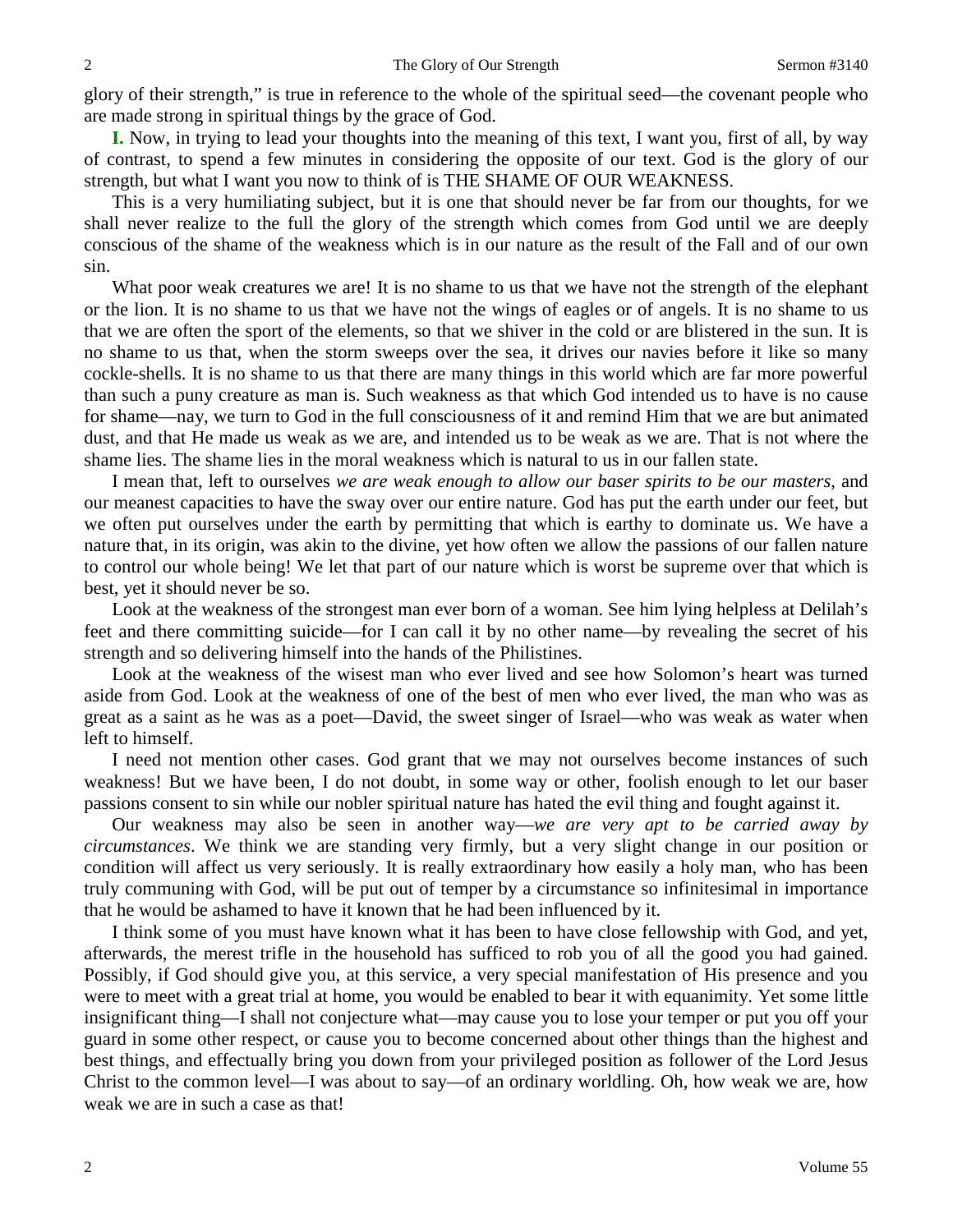It is also amazing to think how *good men have been led into sin and overcome by the very smallest adversary*. Look at Peter, for instance—bold, lion-hearted Peter. Who was it that led him to deny his Master? If some huge Roman legionary had come up to him with his drawn sword and said to him, "You Galilean, if you dare to say, 'I know Jesus,' this sword shall smite off your head," I should not wonder but that Peter would have been equal to that emergency and certainly he would have wished to have in his hand the sword with which he cut off the ear of Malchus, so that he might at least defend himself.

If the high priest had pointed to Peter and said, "I believe that yonder stands one of the men who were with Jesus of Galilee," it may be that he would have been bold enough to confess his Lord. But it was only a damsel, one of the high priest's maids, who saw him as he was warming himself at the fire, and who said to him, "Thou also wast with Jesus of Galilee"—and he denied it—and so the strong man was overcome. It is thus that little foes have frequently mastered us where great foes could not do so.

I think it was Admiral Drake who, in a storm at the Nore, said to his sailors, "Surely we have not braved many tempests out in the open sea to come here to be drowned in a ditch." Yet it has often been so. Men who have done business in great waters, who have encountered huge Atlantic waves of temptation, have nevertheless been allured into sin by a temptation that was utterly contemptible. And perhaps it was just because it seemed to them so contemptible that they became carnally secure and so it proved to be doubly dangerous to them. But oh, what weak creatures we must be when trifling circumstances can turn us aside and when little things suffice to conquer us!

One thing in which we all betray our littleness is *the readiness with which we fall into the gross sin of idolatry*. We are none of us likely to bow down before blocks of wood and stone, as the heathen do. Nor are we likely to worship the god made of bread, which is the god of so many in this country—yet we are all too prone to make unto ourselves gods that are really idols.

At one time it is favorite child who is thus worshipped. "There never was a fairer child than mine. She is more like an angel than a human being," says the fond and foolish mother, whose heart is wrapped up in her little one. Then comes God's great hammer that breaks all idols—and the dead child is carried to the silent tomb. After such a painful experience as that, will the mother ever make an idol of another child? Yes, there are some who have done that, to their own confusion, time after time.

If it has not been a little child who has been thus idolized, it may have been the partner of one's own life. Perhaps it has been some cherished idea which we have pursued with such avidity that it has became a god to us. It is very, very easy to put your trust in an arm of flesh—either your own or somebody else's arm.

But as soon as you do that, you bring yourself under that ancient curse, "Cursed is the man that trusteth in man, and maketh flesh his arm, and whose heart departeth from the LORD"—for all trust in the creature is a subtle form of idolatry. After we have trusted in the creature once, twice, twenty times, and been deceived, will we do it again? Yes, for such is the shame of our weakness that we still turn away from the eternal arm which can never fail us, and cling to that poor puny arm of man that is often as false as it is weak. Still do we we make gods of things that are not gods, for, like the children of Israel, we are weak as water in this point also.

There is another thing that shows the shame of our weakness, namely, our *unbelief*. Have you never caught yourself saying, "After this, I shall never have a doubt again"? I have frequently found some such expression as that come to my lips, for I have had such extraordinary deliverances and such proofs of God's gracious lovingkindness that, when I have received them, I have said, "Oh, what a blessed God! Oh what a faithful God! Oh, what a prayer-answering God!"

And then the thought has come, "The next time I am in trouble, I shall not be so timorous and so unbelieving." Yet I fear that many of you will have to join me in confessing, with deep shame and confusion of face, that it has only needed a new trial to come to us to cause us to find out that what we thought was strength was utter weakness. Have not you also found it so?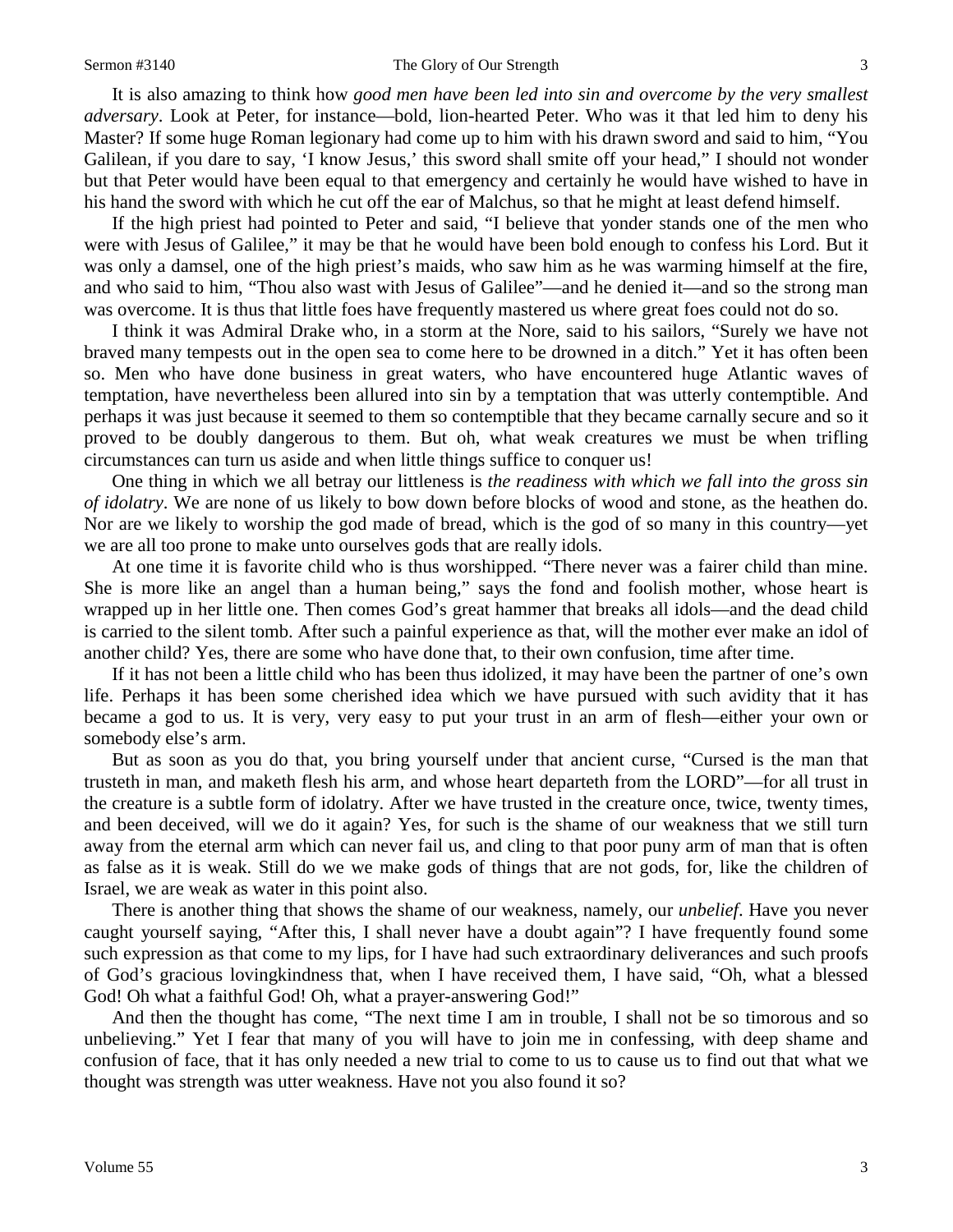Why, we are weaker even than our own children, for our children can and do trust their father. But sometimes we, the loved ones of heaven, cannot and do not trust our Father who never has deceived us. We may well lament the shame of our weakness.

If I were to keep on speaking of this part of my theme, I might show you that *we are weak everywhere and weak in every way*—weak to all good and weak in the presence of all evil if God once withdraws Himself from us. You who are most mighty in prayer, are you not sometimes weak when you are upon your knees? You who often bear testimony to Christ with much courage, are you not sometimes weak in holy boldness? You who can generally rejoice in the Lord, are you not sometimes weak and feeble through despondency? Apart from God, our whole head is sick, our whole heart is faint, and we are a mass of misery and a heap of weakness.

**II.** Now, having spoken thus by way of converse, I hope it is a fitting preparation for our dwelling a little while upon the second point, which is, according to the text, THE GLORY OF OUR STRENGTH.

True believers, though they are a very feeble folk in themselves, are very strong when God is with them. They are so strong that their strength has a great glory in it, of which we will now speak. The strength of the true Christian is so great that nothing can overcome him and he is more than a conqueror in every engagement into which he enters.

What strength God gives to us, dear brethren and sisters in Christ, *at the very first, when we rise out of the grave of our spiritual death*. There we lie, bound hand and foot in that dark sepulchre—and a great stone is rolled over the mouth of it. The moment the Lord says to us, "Come forth," we open our eyes and begin to discover the gloomy grave in which we lie.

There and then God gives us the power to ungird ourselves, and to remove the stone, and to come forth into liberty. I mean that men, quickened by divine grace, deliver themselves from evil habits, from customs which had bound them as with bands of iron, from inveterate sins which had held them captive as in a net. They become free from all these things in the strength of the Holy Ghost when He has regenerated them and brought them up from their spiritual captivity.

The achievements of a new-born soul, in its first conflicts with its old sins, are perfectly marvelous. There are many wonders in the Christian life, but I believe that the first stroke he gives when he is but newly born, and therefore weak, has a marvelous degree of power in it. Many men have been swearers, many have been drunkards, many have been guilty of all manner of evil, but those old sins have been laid dead at their feet by one blow struck in the power of the ever-blessed Spirit. Truly, the glory of the strength of the new-born child of God must lie in his God.

The man being divinely quickened, we now find him contending for the right. And *wherever he contends, he overcomes.* The world frowns on him and he laughs at the frown. Then it fawns on him and he despises its flattery. Sham faith soon yields to the enemy, but real faith wins the victory over the world.

If the whole world should attack a true believer, the believer would overcome the world and break through all its toils. Faith also overcomes the flesh and that is no small victory. He who has true Godgiven faith in Christ contends with inbred corruptions, strong passions, and the deceitfulness that is engrained within the human heart.

Where the life of God is in the heart, there is strength given to overcome the flesh. Though the man may have been sensual and devilish before conversion, grace is more than a match for the flesh, and grace gains the victory. It is a great thing to be able to overcome the world—the great world without and the little world within—but Satan comes into the field and sets himself amongst those who are arrayed against the believer—but blessed be God, the devil fares badly in the fight, for many a time the dread Apollyon, who has stretched himself across the way and said that he would slay the saint, has himself been pierced by the sword of the Spirit and has fled away wounded. What strength there must be in the believer when he is able to overcome that accursed trinity of antagonists—the world, the flesh, and the devil!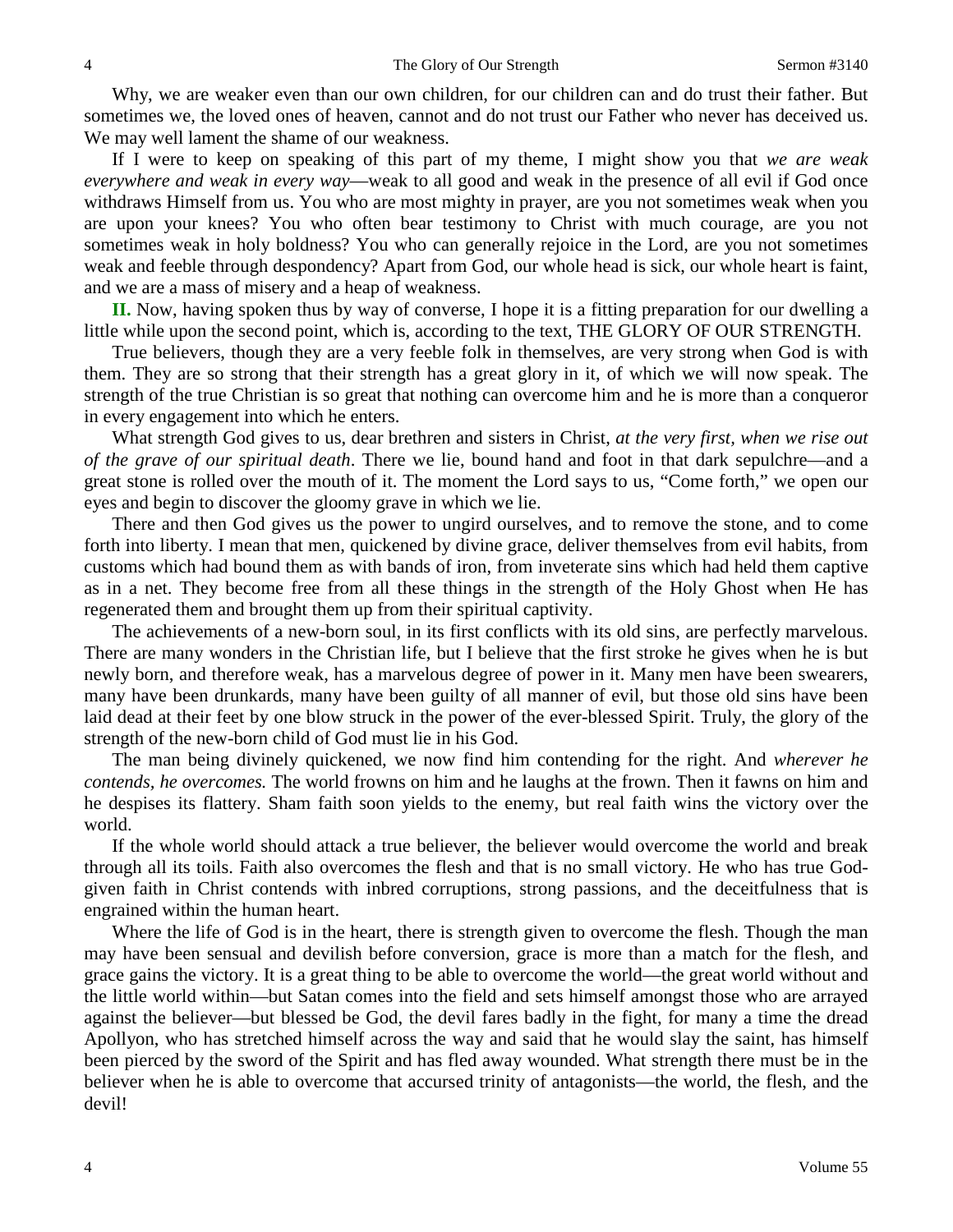When God is in him, *the Christian finds himself able to do anything*. "By thee," says David, "I have run through a troop; and by my God have I leaped over a wall." And God said, "Fear not, thou worm Jacob, and ye men of Israel, I will help thee, saith the LORD, and thy redeemer, the Holy One of Israel. Behold, I will make thee a new sharp threshing instrument having teeth; thou shalt thresh the mountains, and beat them small."

Weak as we are, with God's help nothing is impossible for us. What feats of valor some believers have performed! Read the histories of the saints of the olden ages and think of the apostles and their immediate followers. What strength was theirs and it was only faith that made them strong. You have read Foxe's *Book of Martyrs*, perhaps, till you have felt your blood boil with indignation and you have shut the book up and said, "I can read no more of the dreadful story lest it should disturb my dreams."

But if you cannot even bear to *think* of the tortures which the saints underwent, what must it have been for them to *bear* them so heroically as they did? Women and even children defied their tormentors, and there were saints who, in the midst of the fire, bravely quoted verses of Scripture against their persecutors, and with holy joy sang psalms in the midst of the flames.

How the saints baffled Nero, and Domitian, and other cruel tyrants! The Inquisition, in its dreary vaults, almost rivaled hell in its pains and torments, but it was not able to quench the noble spirit of God's faithful servants. The persecutors may do what they will, but only give us a band of men and women who have God's Spirit in them, and even though their foes may tear them limb from limb, they shall not conquer them. It is impossible that God's true saints should be overcome, for they have a glory of strength that nothing can destroy.

Neither persecution, nor tribulation, nor nakedness, nor distress, nor famine, nor peril, nor sword, nay, nor even death itself, has been able to make the saints deny their Master, and we see the same strength upholding them still.

I have, in my mind's eye now, one dear sister, a member of this church, in whom I have seen, within the last few days, the matchless way in which the saints can conquer death. When they have been almost worn out by disease and incessant pain, when sleep has been banished from their eyes, when their whole body has been only a road for the feet of pain to traverse, even then they have never been impatient and they have rejoiced in the prospect of departure—not merely because they wished to be free from pain, but because the presence of Christ had already made them so happy that they longed to get to the fountainhead of those sweet streams which were even then making them glad.

Death has never yet conquered a saint. The children of God have all been conquerors. Every sepulchre of a saint is but another monument of the victory of faith. "These all died in faith," might be inscribed over the vast mausoleum of believers—and then the palm branch might be put at the bottom of the inscription, for, dying in faith, they, every one of them, achieved the victory.

Let me add that God's servants have a glory of strength which I must not even mention without much humbleness of heart. God's people are, through His grace, so strong that they not only overcome the world, the flesh, and the devil, but *they overcome God Himself*. Oh, matchless mystery, that the Omnipotent should yield to the believer 's strength!

Do you ask, "How is this?" Let me remind you of the brook Jabbok and the memorable wrestling there when the divine Wrestler said to Jacob, "Let me go, for the day breaketh," but the brave man of faith replied, "I will not let thee go, except thou bless me." And so he won the blessing—and with it came that new name, so full of meaning, "Thy name shall be called no more Jacob, but Israel; for as a prince hast thou power with God and with men, and hast prevailed."

Truly did Joseph Hart, write, concerning God-given faith,

*"It treads on the world and on hell; It vanquishes death and despair; And what is still stranger to tell It overcomes heaven by prayer."*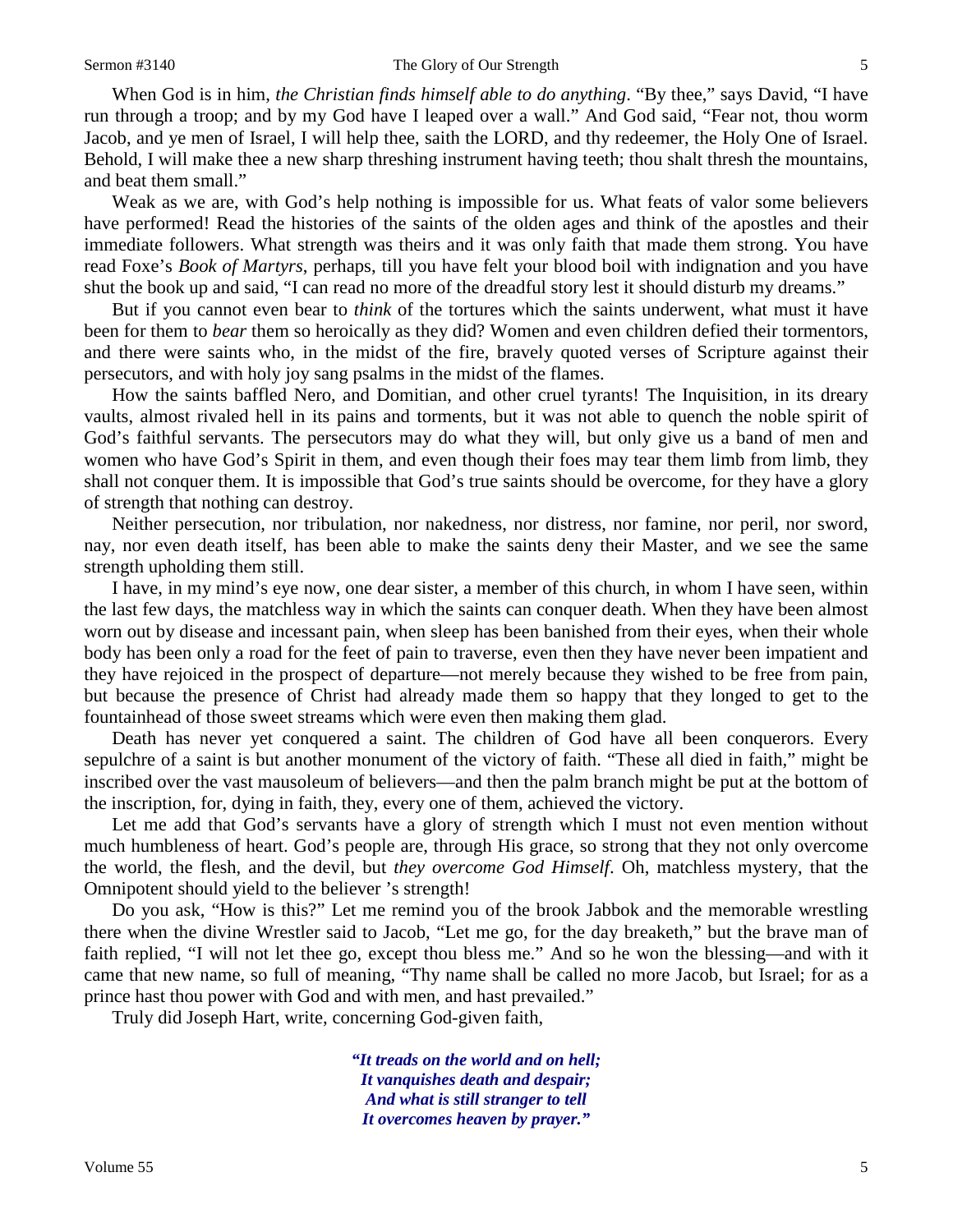Surely there is a great glory in the strength of a Christian when even heaven is moved by the pleading voice of a true believer.

**III.** Now let us notice, in the third place—and may the Spirit of God give His own unction and power with the thought!—that believers, thus having God-given strength, know that ALL THE GLORY OF THEIR STRENGTH LIES IN GOD.

I hope you have understood this truth even while I have been speaking about it, for it is true that the Christian has no other strength than that which has come from God. *It is so in every individual Christian*. The glory of any strength that he has must be given to God because God has given that strength to him.

Have you all learnt this lesson yet? Or are any of you proud of anything that you are, or of anything that you have done? Have you not yet learnt the truth of the text, "Thou art the glory of their strength"? Have you been foolish enough to say, "I preach well," or "I work well," or "I suffer well," or "I am growing in grace, so there is some credit due to me?"

Dear brother, if you talk like that, may the Lord deliver you from all such delusions! He is the glory of our strength—let us keep to that and never get away from it, for the Lord our God is a jealous God, and He is especially jealous of His own glory. And if He sees that we give that glory to ourselves or to any other but Himself, He will take away from us the strength that He gave, and make us cry out once again because of our weakness. So do not destroy your own strength by taking the glory of it to yourself.

Oh, how many a man has flung himself from the battlements of his pulpit by beginning to feel that *he* did it and that he had some strength of his own! How many a professor has marred a life of consistency in one dark hour—and the reason has been that self-sufficiency and carnal security were hidden away in his bosom—and at last betrayed him.

When you are strong, then are you weak. But when you are conscious of weakness, then are you truly strong. While you lay the crown at the feet of Him who gave you the strength to win it, you will always be made strong. But as soon as you begin putting the crown on your own head, your strength shall be taken from you, and if, like Samson, you go out to shake yourself as at other times, you will find that the Lord has departed from you to chasten you for your pride.

Further, *what is true of individual Christians is also true of a church.* And I want to impress this truth upon the members of this church and upon the members of all other churches. When God makes a church strong, it is a very blessed and glorious thing—but the glory and strength of every church must always lie in God. It never lies in the fact that there are many wealthy persons belonging to it. If God ever sees His people worshipping the golden calf, He will send a plague upon them to punish them for their idolatry.

The glory of a church must never lie in the fact that there are certain persons of intelligence connected with it. I believe that is the worm at the root of many churches and that it will lead to their decay. Everything is done with the view of pleasing two or three people who are supposed to be very intellectual—yet those very people, if they are the Lord's people—do not want "intellectual preaching" at all. They have enough work for their intellect on the other six days of the week and they want the simple Gospel—plain spiritual food for their souls to feed upon on the Sabbath day.

There are a great many ministers who cause their hearers to break the fourth commandment for the labor involved in hearing them preach is indeed terrible—it must rack the soul instead of resting it. I should like to see a Lord's Day Rest Society established to keep the people's mind at rest, instead of their being tortured with all manner of quibbles and questions. They need to hear of Jesus Christ, for He is the true rest for the soul, and it is the very essence of the divine commandment to leave your own work and to rest in Christ. That is the way to keep the Sabbath day holy and he who has not done that cannot know the true Sabbath rest which is the portion only of those who are resting in the Lord Jesus Christ.

So it will not do to make the glory of our strength to lie in the wealthy people or the intelligent people. And it will not do to make the glory of our strength to lie in fine elocution. "The wisdom of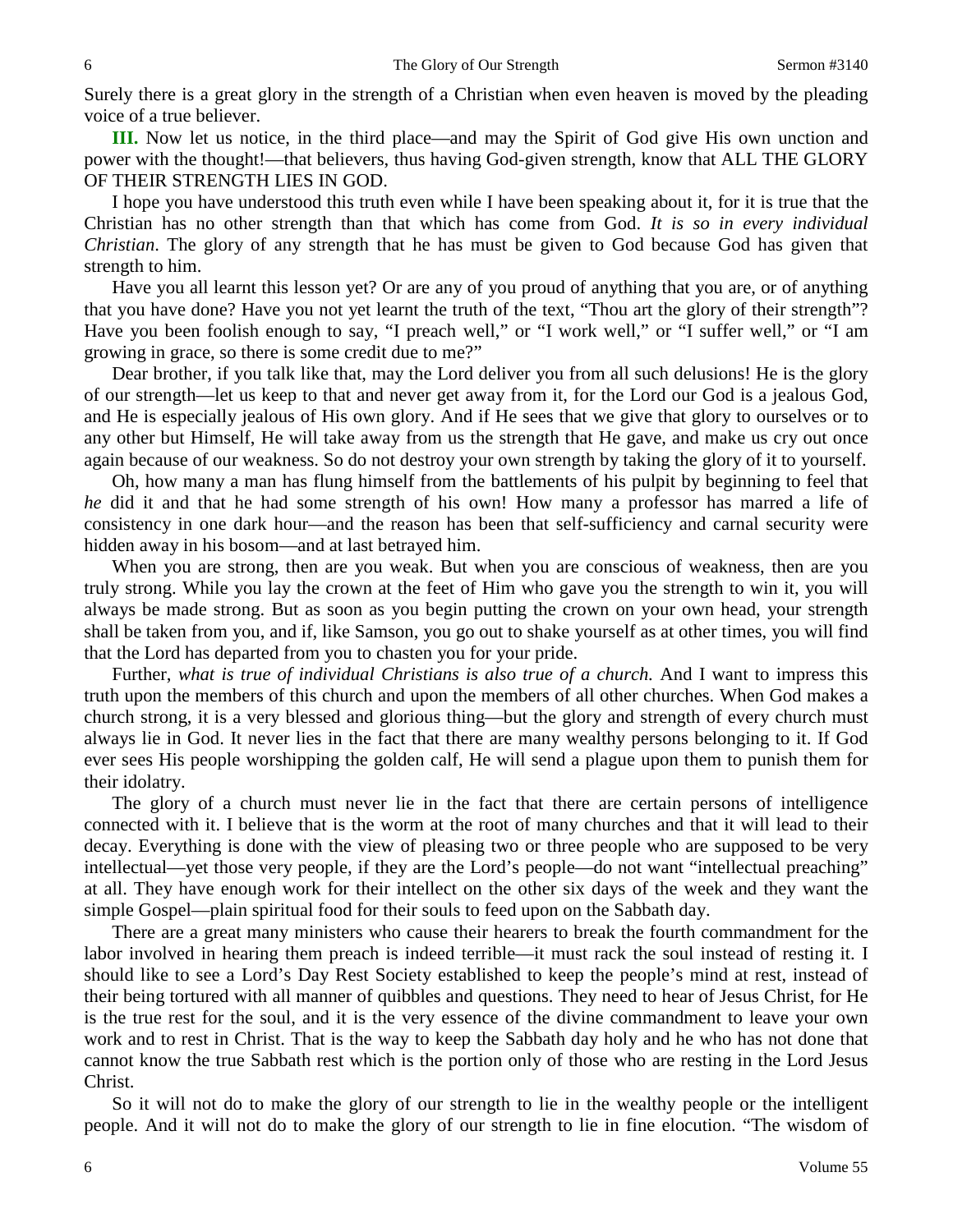words" appears to have strength in it, but when it makes the cross of Christ of none effect, it is sheer weakness.

It was one of the worst days that ever dawned upon the church of Christ when it began to cultivate the art of oratory and turned aside to "enticing words of man's wisdom." But when men speak out of an overflowing soul of what God has done for them, that is the power which the Spirit of God gives to them, and the power which He will bless to their hearers. They do not then try to use out-of-the-way words and nicely-rounded sentences, nor to pile up perorations—for that is magnifying the preacher and dishonoring the Word that has come out of the mouth of God.

The glory of our strength must never lie in any of these things—it must lie in God alone. If it does so lie, then we shall glory in the Gospel, which is one of the great supports of our strength. We shall glory in the cross of Christ, which is the main strength of the Gospel. And we shall glory in the Holy Spirit, who alone can raise the spiritually dead, who alone can give the eyes that look to Christ upon the cross, and who alone can make the heart long after its Redeemer.

O brethren and sisters in Christ, we have need to pray for God the Holy Ghost to work mightily among us. We have the Holy Ghost still with us, so we have no need to pray that He would come down from heaven. He came down at Pentecost and He never went back to heaven, so He is still here. He is in all His people. He is in this assembly right now. He dwells among us, though we are apt to forget that He does.

We reckon that the glory of our strength lies in our ministers, or in our organizations, or in our creeds. We forget that the glory of our strength is spiritual and lies in the Holy Spirit Himself, who is in us, and who shall be forever in us if we are truly the Lord's. Cry mightily in prayer, beloved, that this true glory of our strength may continually be revealed in our midst as a church, for so often we restrain Him, and grieve Him, and bind Him as it were with bonds.

He cannot do many mighty works among us because of our unbelief. He withholds His richest blessings because of our sinfulness. Let us turn to Him again. O Lord, turn us and we shall be turned, and then we shall see the glory of our strength among us, and we shall give all the glory to Him who gives to us all our strength.

I offered a prayer, this evening, (and I prayed in faith), that the Lord would, in His mercy, save some souls tonight, and I expect to hear that He has done so. I do not expect that blessed fact to remain concealed until we get to heaven, but I expect to know tonight that same of my hearers have come and found rest in Jesus.

I think I hear someone say, "I would fain be saved, but I am so weak." But the almighty Savior came to save weak sinners. "Oh, but I am *so* weak I do not feel any repentance." But Christ was exalted to give repentance. O poor weak ones, it is to just such as you are that Jesus says, "Look unto me, and be ye saved, all the ends of the earth." It is but a look that is needed, and even that the Holy Spirit gives you. He gives it to you *now—*He enables you *now* to look to Jesus, the great atoning sacrifice.

And as you look, you are saved in a moment, saved through His grace by that simple looking unto Jesus. Oh, to leap out of death into life, out of thick darkness into unutterably glorious light in one moment! I pray that the Holy Spirit may speak to many a soul here through the words that I am now uttering. "Awake thou that sleepest, and arise from the dead, and Christ shall give thee light." The Lord grant that it may be so and to Him shall be the glory, for He is the glory of our strength. Amen!

#### **EXPOSITION BY C. H. SPURGEON**

#### *PSALM 89:1-38*

**Verses 1, 2.** *I will sing of the mercies of the LORD for ever: with my mouth will I make known thy faithfulness to all generations. For I have said, Mercy shall be built up for ever: thy faithfulness shalt thou establish in the very heavens.* [See sermon #1565, Maschil of Ethan, A Majestic Song]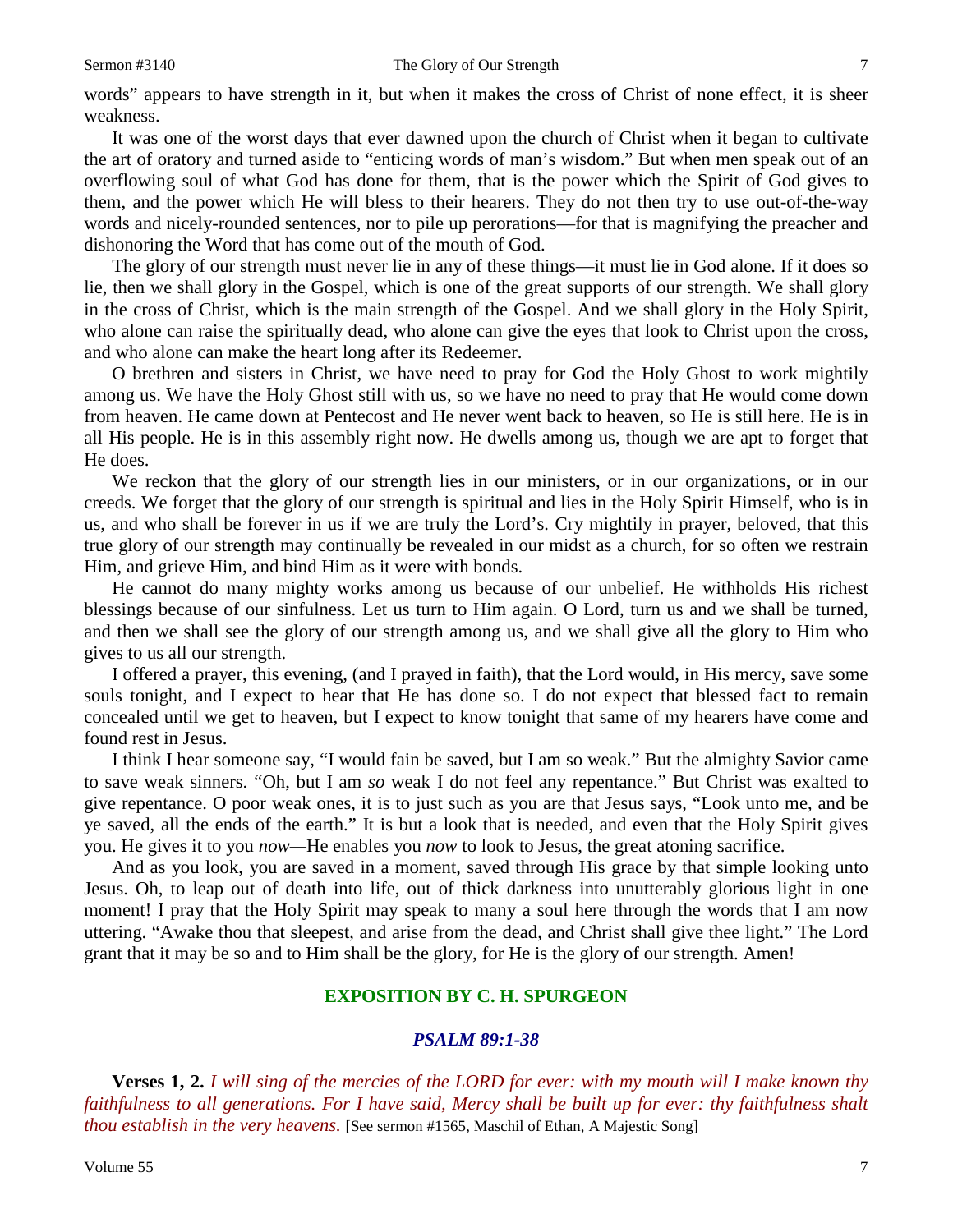So far, the gracious man declares the resolution of his heart to praise his God forever and gives the reason for that resolve. Now he quotes the Lord's covenant with David:

**3-4.** *I have made a covenant with my chosen, I have sworn unto David my servant, Thy seed will I establish for ever, and build up thy throne to all generations. Selah.*

That covenant, as you well know, was not only made with David, but it had a higher spiritual bearing, for it related to that great and glorious Son of David, who still reigns, and shall reign forever, and in whom every covenant blessing is secured.

**5.** *And the heavens shall praise thy wonders, O LORD: thy faithfulness also in the congregation of the saints*.

It is often very profitable, when we are enjoying fellowship with God, for us to speak to God and then wait for God to speak to us. It is so here, you see. First the psalmist says that he will praise God forever, then God tells him of His covenant and explains to him the reason why mercy shall be built up forever, and then the man of God begins to praise God again. That will give you a hint for your own private devotion.

Sometimes you feel that you cannot praise God and cannot pray to Him. Well then, if you cannot speak to God, sit still, and let Him speak to you. Read a portion of Scripture and then, perhaps, some suggestive verse or word in it will set you praying. And then when you have prayed, stop a little while, and read again—and so a blessed conversation shall be carried on between you and your God. Thus the psalmist takes his turn again, "And the heavens shall praise thy wonders, O LORD: thy faithfulness also in the congregation of the saints."

**6-7.** *For who in the heaven can be compared unto the LORD? who among the sons of the mighty can be likened unto the LORD? God is greatly to be feared—*

That is, reverenced,

**7-9.** *God is greatly to be feared in the assembly of the saints, and to be had in reverence of all them that are about him. O LORD God of hosts, who is a strong LORD like unto thee? or to thy faithfulness round about thee? Thou rulest the raging of the sea: when the waves thereof arise, thou stillest them.*

He lets them arise and He bids them sink down again. All the providential dealings of God seem to be illustrated in the ever-varying phenomena of the sea. The Lord sometimes lets tempests arise in our circumstances, but soon with a word He stills them and there is a great calm.

**10.** *Thou hast broken Rahab in pieces, as one that is slain;*

The great crocodile of Egypt;

**10-12.** *Thou hast broken Rahab in pieces, as one that is slain; thou hast scattered thine enemies with thy strong arm. The heavens are thine, the earth also is thine: as for the world and the fulness thereof, thou hast founded them. The north and the south thou hast created them: Tabor and Hermon shall rejoice in thy name.*

Oh, what a blessed spirit the spirit of true devotion is! There is such life in it that it seems to quicken all inanimate creation, and make the rocks and mountains sing, and the trees of the wood to clap their hands, and the waves of the sea to praise the great Creator. So the whole world is like a great organ, and man, guided by God's Spirit, puts his fingers on the keys, and wakes the whole world to the thunder of adoration and praise. Oh, to be taught of God to have a praiseful heart, for then all around us will be more likely to also praise JEHOVAH.

**13-14.** *Thou hast a mighty arm.* [See sermons #674, The Mighty Arm and #1314, which has the same title] *Strong is thy hand, and high is thy right hand. Justice and judgment are the habitation of thy throne: mercy and truth shall go before thy face.*

There are wells of joy in this verse to those who know how to draw it up. It is a great delight to every man who is oppressed to know that justice and judgment stand, like armed sentinels, on either side of the throne of God, and to every human soul, conscious of unworthiness, it is an unspeakable delight that mercy and truth, like royal heralds, go before God wherever He goes. It has been well said that a God all mercy would be a God unjust—but a God of all justice without mercy would be terrible indeed.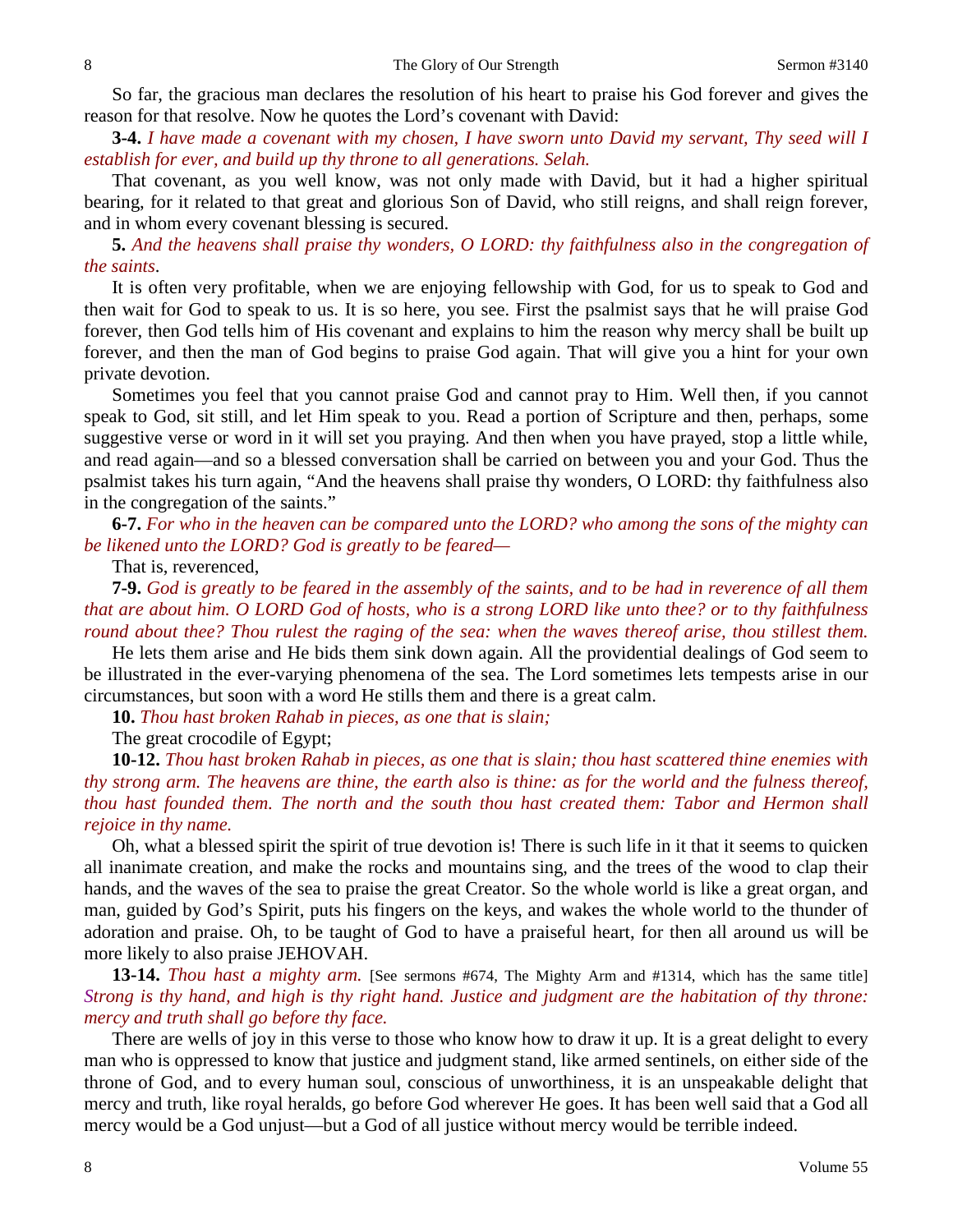**15-21.** *Blessed is the people that know the joyful sound: they shall walk, O LORD, in the light of thy countenance. In thy name shall they rejoice all the day: and in thy righteousness shall they be exalted. For thou art the glory of their strength: and in thy favour our horn shall be exalted. For the LORD is our defence; and the Holy One of Israel is our king. Then thou spakest in vision to thy holy one, and saidst, I have laid help upon one that is mighty; I have exalted one chosen out of the people. I have found David my servant; with my holy oil have I anointed him: With whom my hand shall be established: mine arm also shall strengthen him.*

David was a great blessing to the nation over which God made him king. Among the choicest gifts that God ever gives to men are men, and therefore we read, concerning Christ, "When he ascended up on high, he led captivity captive, and gave gifts unto men"—and those gifts were men, for "He gave some, apostles; and some, prophets; and some, evangelists; and some, pastors and teachers." These were the choice ascension gifts of Christ.

Yet, while these verses primarily refer to David, the king of Israel, we must believe that a greater than David is here, even Christ, who deigns to call Himself God's Servant, who has been anointed by the Spirit of God, with whom God's hand is always established, and who is ever strengthened by the arm of Omnipotence.

### **22-25.** *The enemy shall not exact upon him; nor the son of wickedness afflict him. And I will beat down his foes before his face, and plague them that hate him. But my faithfulness and my mercy shall be with him: and in my name shall his horn be exalted. I will set his hand also in the sea, and his right hand in the rivers.*

Do not believe, dear friends, any of the prophecies that some men make concerning the destruction of the kingdom of Christ and the failure of His church—but be certain that the Lord will not suffer Christ to fail or be discouraged—and rest assured that the pleasure of the Lord shall prosper in His hands. The history of the church of Christ is a history of conflict, but it shall be a history of victory before it is completed, "I will set his hand also in the sea, and his right hand in the rivers."

**26-34.** *He shall cry unto me, Thou art my father, my God, and the rock of my salvation. Also I will make him my firstborn, higher than the kings of the earth. My mercy will I keep for him for evermore, and my covenant shall stand fast with him. His seed also will I make to endure for ever, and his throne as the days of heaven. If his children forsake my law, and walk not in my judgments; if they break my statutes, and keep not my commandments; then will I visit their transgression with the rod, and their iniquity with stripes. Nevertheless my lovingkindness will I not utterly take from him, nor suffer my faithfulness to fail. My covenant will I not break, nor alter the thing that is gone out of my lips.*

If, then, you are in the covenant, you will have the rod—you may rest sure of that. If you do not walk in God's ways, but break His statutes, you will not be allowed to go unchastened. If a father saw some boys in the street breaking windows or otherwise misbehaving themselves, and he gave one of the boys a box on the ears, you may be pretty certain that the boy is his own son.

And when God sees men doing wrong, He often permits the wicked to go unpunished in this life but as for His own people, it is written, "You only have I known of all the families of the earth: therefore I will punish you for all your iniquities." Our heavenly Father's hand still holds the rod and uses it when necessary—but it is in love that He corrects us.

Let us, therefore, when He chastens us, plead the covenant that is here recorded and say to Him, "Thou hast said, 'Nevertheless my lovingkindness will I not utterly take from him, nor suffer my faithfulness to fail. My covenant will I not break, nor alter the thing that is gone out of my lips.'"

**35-37.** *Once have I sworn by my holiness that I will not lie unto David. His seed shall endure for ever, and his throne as the sun before me. It shall be established for ever as the moon, and as a faithful witness in heaven. Selah*.